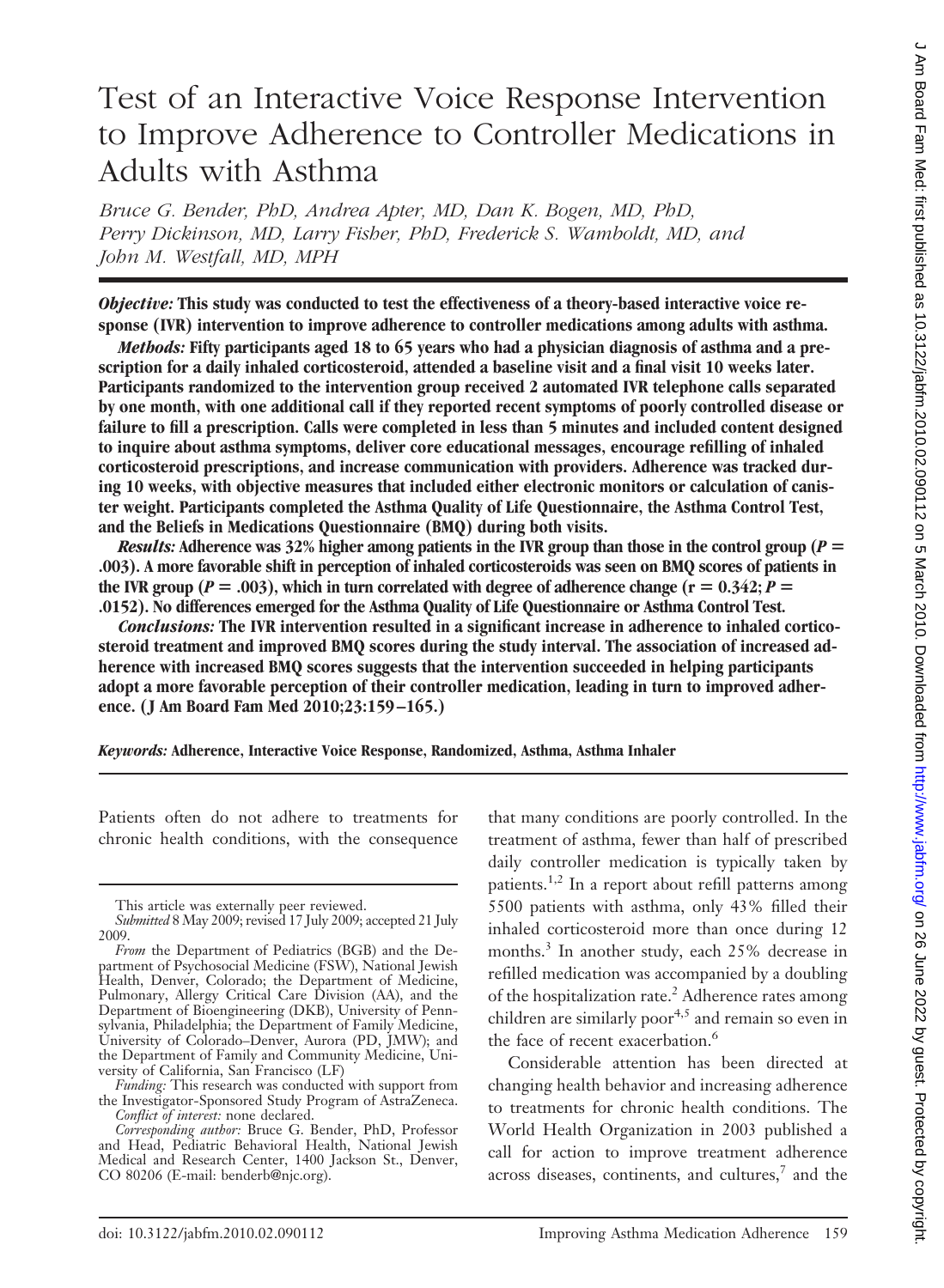havior when guided by sound health behavior theory, the present study was designed to test the use of advanced speech recognition technology to strategically alter patients' perceptions of the benefit of their controller medication and, consequently, to improve the successful management of their disease.

# **Methods**

## *Participants*

Fifty 18- to 65-year-old adults who had physiciandiagnosed asthma for which they were prescribed daily inhaled corticosteroid treatment participated. Participants were recruited through newspaper advertising and in cooperation with community allergy practices and they received \$25 for each completed study visit. Exclusion criteria included (1) any significant disease or disorder that, in the opinion of the investigator, might influence the results of the study or the patient's ability to participate in the study (this included other chronic health disorders, current substance abuse or dependence, mental retardation, or psychiatric disorder); and (2) current participation in any other asthma-related research or clinical trial.

# *Design and Sample Size*

This was a 10-week randomized clinical trial comprising 2 groups of patients. Using results from a previous 10-week study that tested an adherence intervention among patients with asthma,<sup>20</sup> power and sample size calculations indicated that 25 participants in each group would provide 75% power to detect a group difference of 36%.

# *Procedures*

This was a single-site study conducted at National Jewish Health in Denver, Colorado. National Jewish Health is a tertiary care center that focuses on the treatment of children and adults with respiratory, allergic, and immune disorders. Each participant attended an initial baseline visit and, if eligible, provided informed consent before being randomized to either the intervention or control group. A randomization table generated before study initiation determined group assignment by order of entry into the study. The investigators remained blind to treatment until the final data set was completed. All participants completed questionnaires at baseline and during a final visit that included:

National Institutes of Health have funded numerous studies targeting strategies to change Americans' health behaviors. Many of the interventions to improve patient adherence have been tested in controlled clinical trials and, although some interventions increase adherence, many are complex, costly, time consuming, and nearly impossible to implement across clinical practice settings. The challenge for health care providers and health behavior professionals is to develop interventions that are cost-effective, easily implemented, and do not place additional burden on clinicians.8

Several recent studies have examined the utilization of advances in information technology to communicate with patients and change their behavior. Speech recognition and text messaging programs have been designed to promote diabetes and asthma self management. $9-11}$  E-mail and webbased interventions have targeted improved adherence to antihypertensive medications<sup>12</sup> as well as smoking cessation<sup>13</sup> and weight loss programs.<sup>14</sup> Although such interventions have been developed and described, few have been tested in randomized clinical trials.

The clever application of information technology to patient care may not translate into behavior change. Interventions must be based on tested theories of health behavior to ensure success. One particularly helpful health behavior theory is the benefit-risk model, $^{15}$  which posits that the probability of engaging in health-promoting behaviors depends on the person's perception of risk and benefit related to the behavior and its health consequence.

In the case of patients with chronic illnesses, the decision about whether or not to adhere to a treatment plan is largely influenced by their perception of the risks associated with the disease and the risks and benefits introduced by the treatment.<sup>16</sup> Following the benefit-risk model, a change in asthma treatment adherence behavior will occur when patient perceptions of the relative benefits of using asthma controller medication have changed so that the patient adopts a more favorable view of the benefits.<sup>17</sup> When adult asthma patients were asked to rate advantages and disadvantages of using asthma medication using the Beliefs in Medication Questionnaire (BMQ), a lower benefit-to-risk differential predicted lower controller medication adherence among adults<sup>18</sup> and children with asthma.<sup>19</sup> Recognizing the potential efficiency of using information technology to change patient be-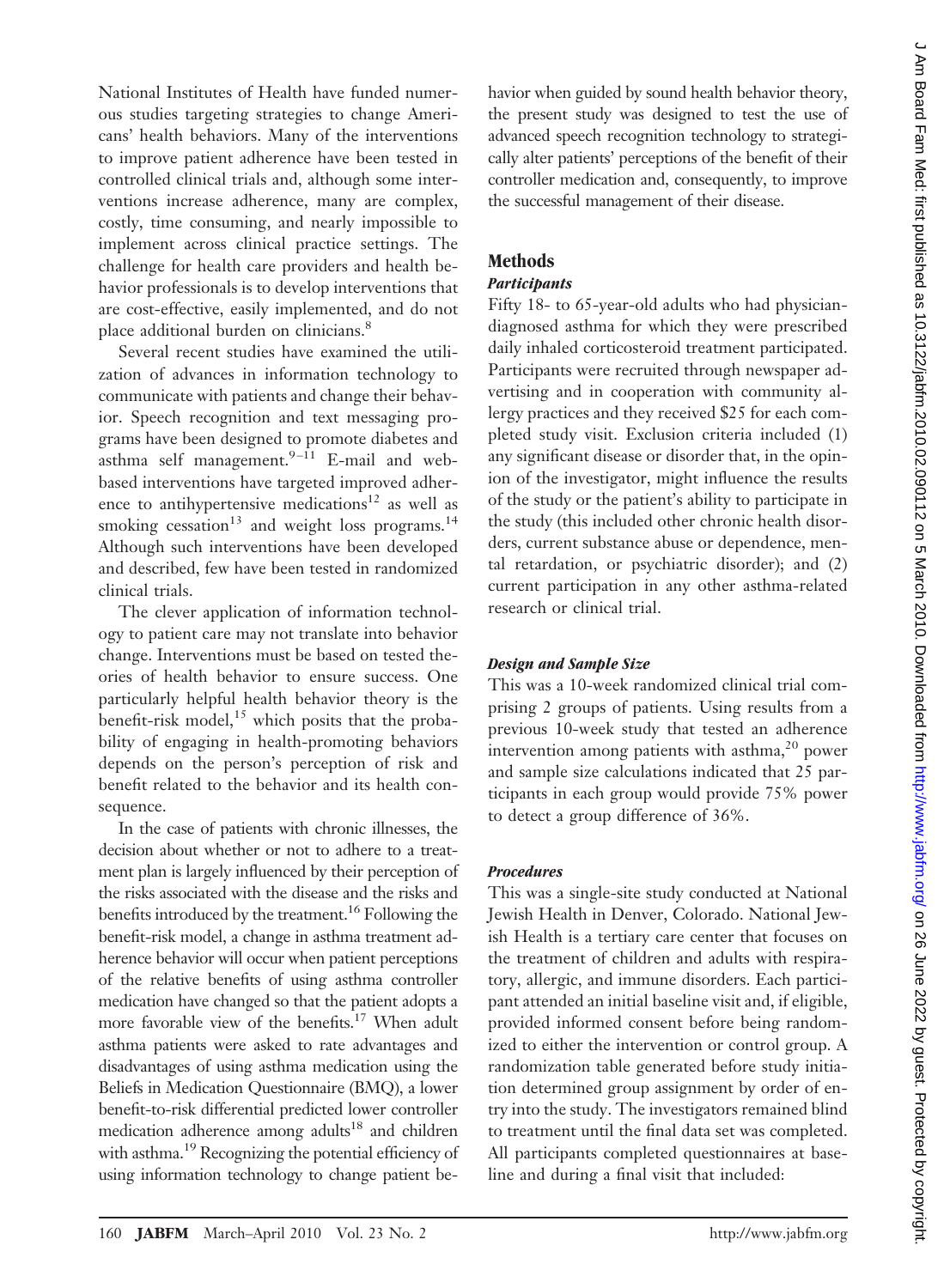- 1. *Asthma Control Test (ACT).* The ACT is a 5-item questionnaire completed by the patient that assesses the level of symptom control during the previous 4 weeks.<sup>21</sup> Higher scores indicate better control of asthma symptoms.
- 2. *Asthma Quality of Life Questionnaire (AQLQ).* The AQLQ is a disease-specific quality of life questionnaire that measures both the physical and emotional impact of asthma with 32 questions representing 4 domains (symptoms, activity limitation, emotional function, and environmental stimuli).<sup>22</sup> Higher scores in each domain indicate better quality of life.
- 3. *Beliefs about Medications Questionnaire.* The BMQ includes 5 items that assess negative beliefs about medications ("I worry about the long-term effects of this medicine.") and 5 items that assess positive beliefs ("This medicine protects me from becoming worse."). Each item is rated by the patient on a Likerttype scale from 1 (strongly agree) to 5 (strongly disagree).<sup>23</sup> BMQ scores from the baseline and 10-week visits were calculated by subtracting the negative index total from the positive index total. Hence, scores above 0 indicated more positive beliefs and scores below 0 indicated more negative beliefs.

One of 3 electronic tracking devices—the Metered-Dose Inhaler Log, the Doser-Clinical Trials version, or the Diskus Adherence Monitor—was attached to each patient's inhaler for the 10-week study interval and was collected during the final visit. For patients taking combination budesonide/formoterol (to which an electronic device cannot be attached), the change in canister weight between visits was used to calculate the number of puffs taken from the inhaler. Accuracy of all 4 objective adherence measurements has been established.<sup>4,24,25</sup> This study was approved by the Institutional Review Board of National Jewish Health.

#### *Interactive Voice Response Intervention.*

The interactive voice response (IVR) system consisted of several technologies working together to schedule, make, receive, and record automated phone calls. Included were (1) a server that controlled all core system functionality, (2) a database used for storage of all call information, (3) IVR software, which controlled call flow and data input functions, (4) application software that was used to

schedule phone calls, and (5) a telephony card used to connect to the phone system. IVR systems can be programmed to make and receive automated telephone calls and have the capability to ask questions and give information, which tailors IVR responses to the answers given by the respondent using their telephone keypad. The content of an IVR call depends on the purpose of the call and the behavior-change strategy adopted by the project. For this project the IVR intervention was based on the benefit-risk model of health behavior, which assumes that the patient's perceptions of the relative benefits of using asthma controller medication must be addressed before a change in adherence behavior will occur.26

To alter the patient's perception of the relative benefits of taking their controller medication, content of the IVR intervention was developed to increase patient communication with providers, inquire about asthma symptoms, deliver core educational messages, encourage patients to ask questions of asthma care providers, and encourage refilling of inhaled corticosteroid (ICS) prescriptions. After the drafting of an initial IVR script was completed, 4 focus groups were convened, each of which consisted of 8 to 10 patients or family members of patients with asthma. The goal, design, and planned content of the IVR project were described to the focus groups, and feedback from focus group members was then used to refine content and develop final script. After programming of the IVR, a test phase was conducted, during which 50 calls were completed and participant responses were solicited. None of the participants in this test phase were participants in the randomized trial. Final refinements included wording changes and adjustment of the timing of content in the calls as well as time between calls.

Each patient received at least 2 calls separated by 1 month. Calls were programmed to reach out at several time points throughout the day and evening until the participant answered. If an answering machine was reached, a toll-free number was provided, which the participant could use to call back. When a call connection was completed, the IVR call identified itself as coming from the Denver Interactive Asthma Learning System program and verified that the correct person had been called (Figure 1). Content of the call then included an explanation of how the call works followed by 3 questions inquiring whether during the previous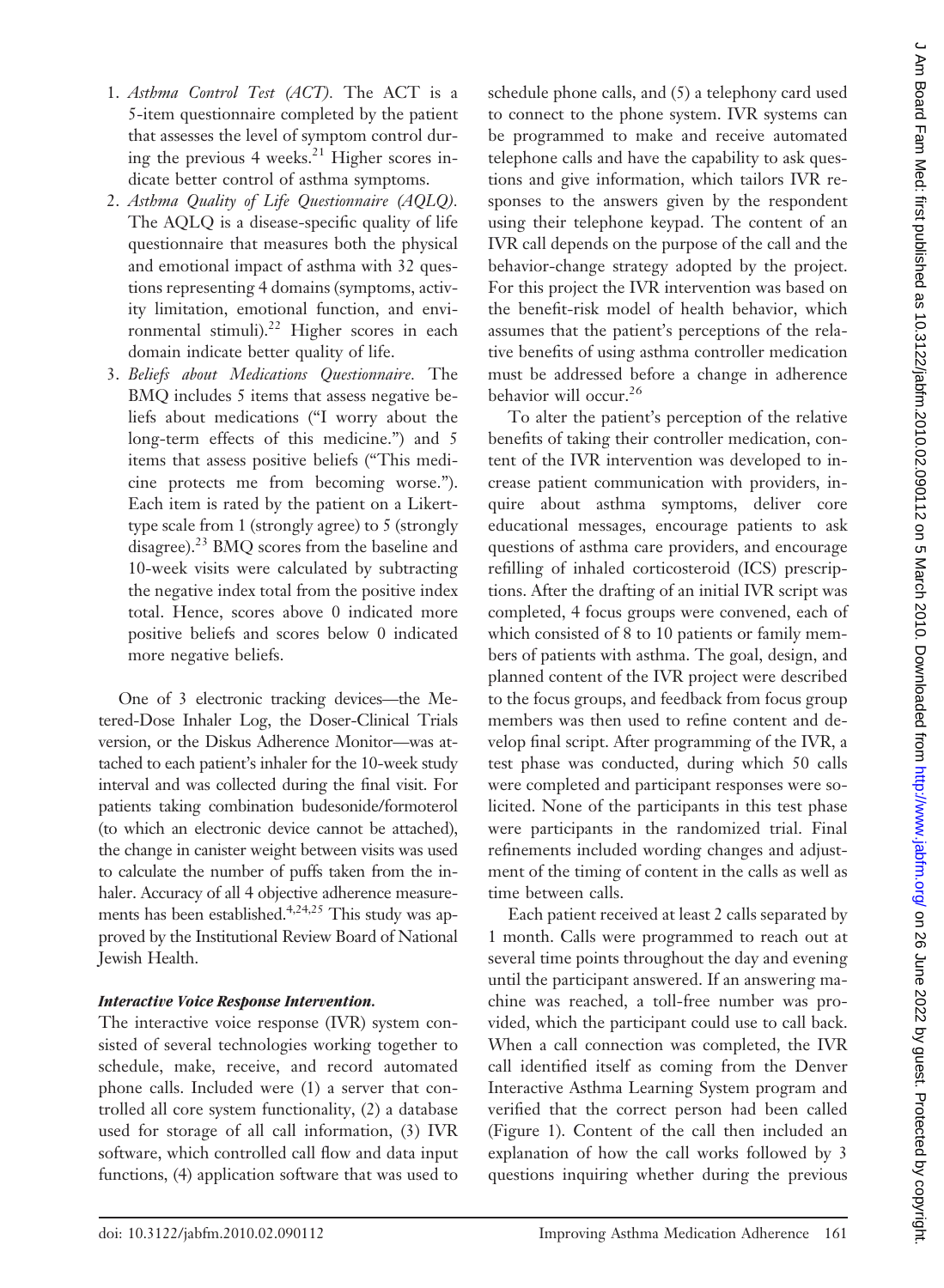



week the participant had been awakened at night, had limited their activities, or had used their rescue inhaler more than twice because of asthma symptoms (*symptom module*). Participants who responded affirmatively to any of the 3 questions were told that daily use of their controller medication should help prevent such symptoms and were advised to discuss the symptoms with their physician. All participants also listened to a short module about the benefits of their asthma medication and were asked about whether they were filling and using their medication, with IVR responses tailored to specific participant responses (*refill module*). Finally, participants were informed about the Lung Line, a free telephone service staffed by nurses capable of answering most questions about asthma, and about the Colorado Quit Line, offering free telephonebased tobacco cessation intervention (*resources module*). Finally, participants were thanked for their participation. Participants who reported symptoms during either of the 2 calls or who indicated that they did not intend to refill their medication were scheduled to receive a third call 2 weeks later. No participant received more than 3 calls. Participants in the control group received no calls.

#### *Data Analyses*

All statistical analyses were performed with JMP software (SAS Institute, Inc., Cary, North Carolina). An analysis of variance using the Dunnett test was used for comparing demographic data, adherence, and BMQ and ACLQ scores. Percent adherence was determined by dividing the number of inhaler puffs taken by the number of puffs prescribed to be taken each day and then averaged over the 10-week interval. Final scores from the AQLQ and BMQ were calculated by subtracting the baseline score from the final score. Bivariate fit modeling was used to assess potential correlations between adherence level and changes in medication beliefs.

#### **Results**

The treatment and control groups did not differ in demographic data, including age, gender frequencies, or racial group frequencies, although trends suggested more men and Hispanics and fewer Asian participants in the control group (Table 1). Mean ICS adherence was higher in the group receiving IVR intervention than in the control group by a margin of 64.5% to 49.1% ( $F = 9.66$ ;  $P = .0032$ ). The 2 groups also differed on the BMQ, with the group receiving IVR intervention demonstrating a greater upward shift in positive medication beliefs  $(F = 7.905; P = .007)$ . No mean group differences emerged for any of the AQLQ or ACT scores (Table 2). In the bivariate fit of means model, significant correlation was found between adherence and BMQ scores, such that adherence in-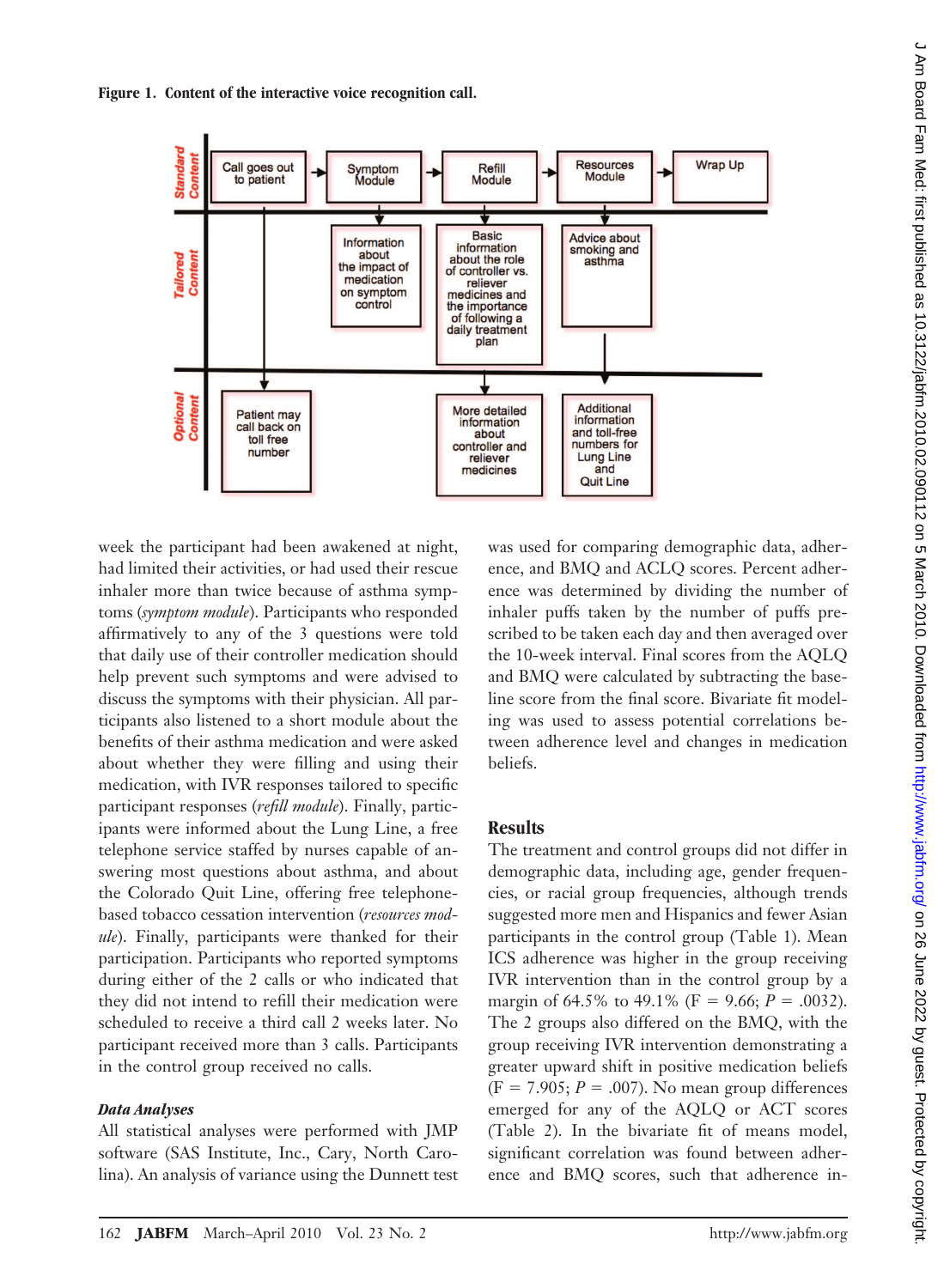| Table 1. Comparisons between Treatment and Control  |
|-----------------------------------------------------|
| Groups Indicating No Differences in Age, Gender, or |
| Race                                                |

|                         | Treatment<br>Group (n<br>$= 25$ | Control<br>Group<br>$(n = 25)$ | P                 |
|-------------------------|---------------------------------|--------------------------------|-------------------|
| Age, $y$ (mean $[SD]$ ) | 39.6 (12.8)                     | 43.5(14.3)                     | $.137*$           |
| Gender (% male)         | 40                              | 32                             | .556 <sup>†</sup> |
| Race $(\%)$             |                                 |                                | .301              |
| White                   | 56                              | 60                             |                   |
| Hispanic                | 24                              | $12 \overline{)}$              |                   |
| African American        | 20                              | 20                             |                   |
| Asian                   | 0                               | 8                              |                   |
|                         |                                 |                                |                   |

\*Dunnett.

 $\sqrt[+1]{\chi^2}$ .

creased as BMQ scores increased ( $r = 0.342$ ;  $P =$ .0152).

#### **Discussion**

The IVR intervention improved adherence by 32% during the 10-week study interval. Use of communication technology to change health behavior is an emerging field of investigation, and not all attempts to change behavior with such technology have been successful. One successful IVR program improved smoking cessation by 33% compared with a control group.9 Other voice recognition technologies have recently been used to promote treatment adherence in asthma<sup>10</sup> and diabetes self-management.<sup>11</sup> In addition, text messaging has been used to support adolescents with asthma<sup>27</sup> and diabetes.<sup>28</sup> Email interventions have been introduced to improve blood pressure treatment adherence, $12$  and a variety of web-based interventions have been used to improve smoking cessation,<sup>13</sup> weight loss,<sup>14</sup> hypertension,<sup>12</sup> and chronic obstructive pulmonary disease.29 Early reports from some communication technology projects have described patient response to using the telecommunication technology but did not report behavior or disease outcomes. $30,31$  The application of such telecommunication technology in primary care does not relieve the physician of the responsibility to communicate effectively with patients to encourage treatment adherence. Thoughtful communication that includes sensitivity to patient concerns and preferences and a willingness to negotiate treatment goals and plans is a powerful strategy that will lead to greater adherence and treatment success.<sup>32</sup> However, employment of automated communication technology can complement the physician's efforts and increase successful disease self-management while protecting clinicians' time.

Variability in the success of communication technology interventions may reflect, in part, differences in the degree to which patients' benefitrisk perceptions were altered.<sup>26</sup> The IVR intervention in the present study was designed to change patients' perception of the relative benefits of adhering to a daily ICS treatment plan. Three modules were introduced during each call to inquire about symptoms, prescription filling, and medication use and to direct participants to other sources of information. Both the symptom and refilling modules were tailored so that advice given to participants depended on the answers given *by* participants. For example, participants who reported the occurrence of multiple symptoms during the previous week were told that their controller medication could help prevent such symptoms and were

| Table 2. Comparisons between Treatment and Control Groups Indicating Change in Adherence and Medication |  |  |
|---------------------------------------------------------------------------------------------------------|--|--|
| Beliefs from Baseline to Final Visit                                                                    |  |  |

|                                      | Treatment Group $(n = 25)$ | Control Group ( $n = 25$ ) | P    |
|--------------------------------------|----------------------------|----------------------------|------|
| Percent adherence                    | 64.5 (17.2)                | 49.1(16.8)                 | .003 |
| Belief in Medications Questionnaire  | 0.248(1.07)                | $-0.508(0.913)$            | .007 |
| Asthma Quality of Life Questionnaire |                            |                            |      |
| Activity                             | $-0.151(0.92)$             | $-0.381(1.06)$             | .172 |
| <b>Symptoms</b>                      | $-0.247(1.13)$             | $-0.380(1.37)$             | .823 |
| Emotions                             | $-0.128(0.24)$             | $-0.376(1.30)$             | .488 |
| Environment                          | $-0.152(0.84)$             | $-0.360(1.23)$             | .486 |
| Total                                | $-0.152(0.92)$             | $-0.381(1.06)$             | .419 |
| Asthma Control Test                  | $-1.120(3.90)$             | $-1.840(4.14)$             | .530 |
|                                      |                            |                            |      |

All values provided as mean (SD).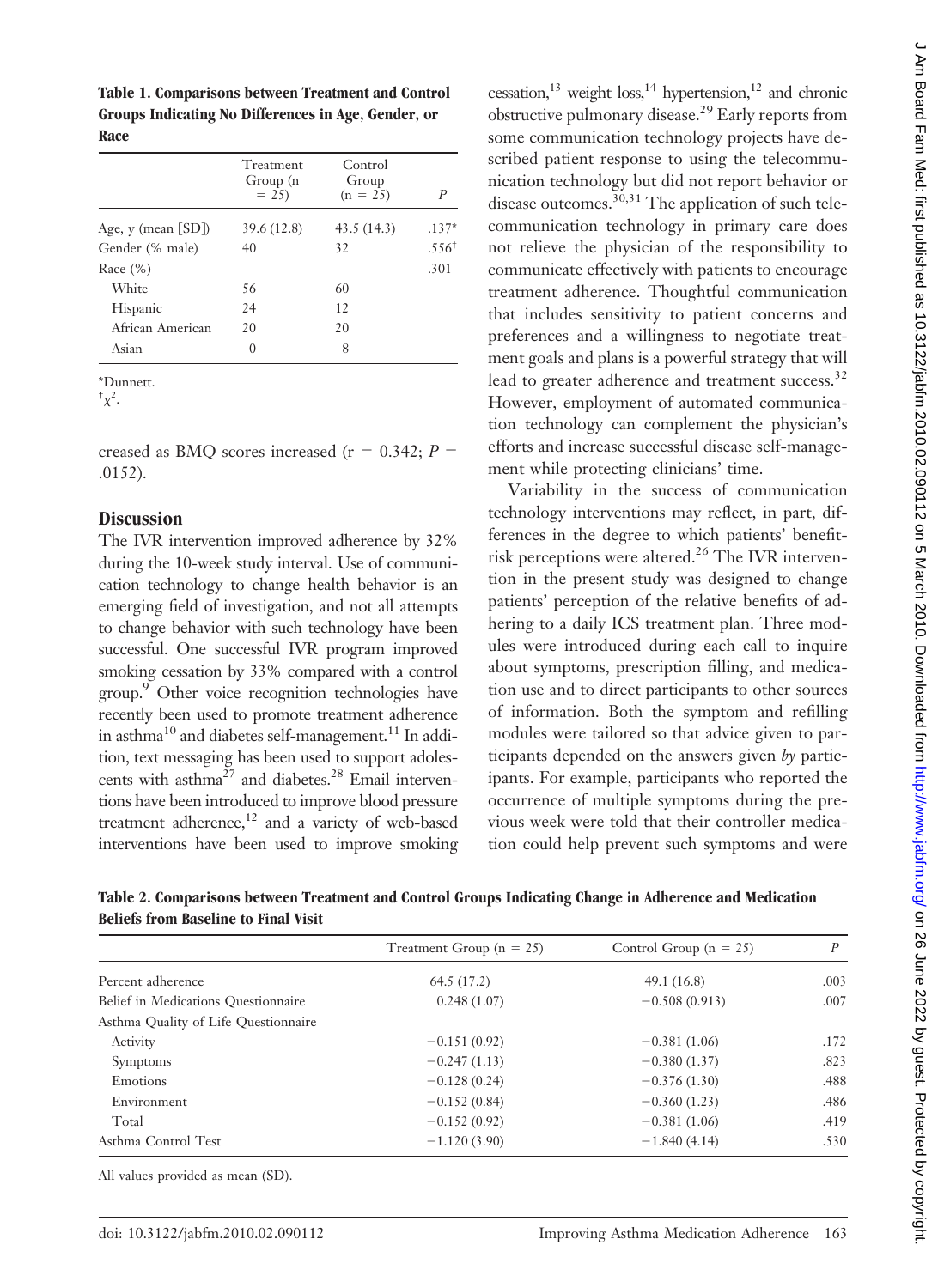given an opportunity to learn more about the differences between controller and rescue medications. As directed by focus group feedback, information and advice was brief, allowing the call to be completed in less than 5 minutes. Significant changes in BMQ scores toward more positive views of medication among patients in the intervention group, as well as the correlation between BMQ scores and adherence, suggest that change of perceptions of patients in the intervention group helped to improve adherence. It is not surprising that, across a 10-week trial, adherence and beliefs about ICS changed but asthma control reflected in ACT scores did not because these outcomes typically require a greater time to response. However, a 32% increase in the use of inhaled corticosteroids is a large change and, based on other large studies about the impact of these medications on asthma control, would be likely to significantly improve disease self-management and symptom control while reducing frequency of  $\beta$ -agonist use and risk of hospital visits or oral steroid requirement.<sup>2,33–35</sup> Future, longer studies are needed to demonstrate that the improved adherence achieved by the IVR protocol actually improves asthma symptoms and quality of life. The successful application of this program to patients with asthma may help promote more effective self-management among patients who have other chronic conditions.

### *Limitations*

The limitations of this study should be considered. Behavior change attained during any controlled study may not easily translate into broad clinical practice. Change in adherence behavior achieved during the study may not be sustained after the program ends. An automated program may not adequately address the concerns of all groups of patients. Future research applications will require testing in a variety of practice settings, including health maintenance organizations, community health clinics, and rural practices. This study did not collect patient information regarding the time since diagnosis, previous adherence to medication, or symptom level. To better target the recipients of such an intervention, it may be helpful in future investigations to determine whether newly diagnosed or nonadherent patients respond differently to this intervention than those who have longer asthma histories or who have been more adherent to treatment in the past. In addition, investigations

should focus on the adherence-sustaining capacity of a long-term IVR program, the cost of which may be relatively low once the program is established. Finally, new approaches to altering patients' perceptions about the benefits and necessity of adherence to prescribed self-management practices may be adopted into communication technology protocols to more effectively change health behavior, including tailoring interventions to address the concerns and perceptions of subpopulations of asthma patients, including adolescents, seniors, and low-income urban and rural patients.

### **Conclusion**

Communication technology cannot replace the physician-patient interaction as the primary source of information about and motivation toward effective self-management of disease. It does, however, offer an important opportunity to extend physician-patient communication, help increase patient motivation, and improve cost efficiency while increasing patients' ability to manage their disease. IVR and other communication technologies show particular promise for rural health care, where patients may live in remote areas and require long travel times to see a provider and who therefore may not receive the support necessary to encourage optimal self-management of their diseases. For these reasons, new technologies will continue to be examined for their potential to improve disease control among patients with chronic illnesses.

### **References**

- 1. Stempel D, Roberts C, Stanford R. Treatment patterns in the months prior to and after asthma-related emergency department visit. Chest 2004;126:75– 80.
- 2. Williams L, Pladevall M, Xi H. Relationship between adherence to inhaled corticosteroids and poor outcomes among adults with asthma. J Allergy Clin Immunol 2004;114:1288 –93.
- 3. Bender B, Pedan A, Varasteh L. Adherence and persistence with fluticasone propionate/salmeterol combination therapy. J Allergy Clin Immunol 2006; 118:899 –904.
- 4. Bender B, Bartlett S, Rand C, Turner C, Wamboldt F, Zhang L. Impact of interview mode on accuracy of child and parent report of adherence with asthma controller medication. Pediatrics 2007;120:e471–7.
- 5. Walders N, Kopel S, Koinis-Mitchell D, McQuaid E. Patterns of quick-relief and long-term controller medication use in pediatric asthma. J Pediatr 2005; 146:177– 82.
- 6. Cooper W, Hickson G. Corticosteroid prescription